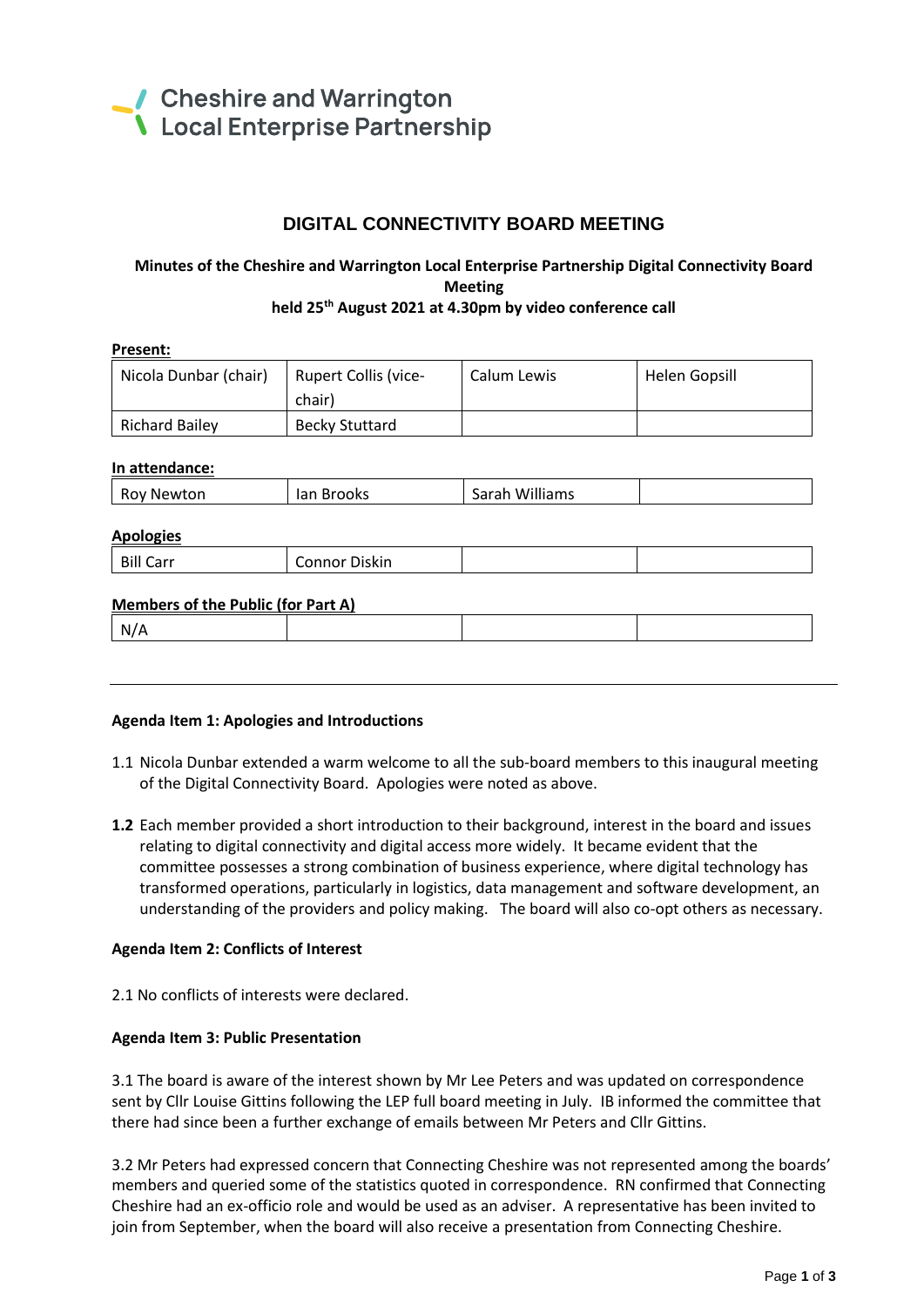Regarding statistics, IB thought it possible all figures may be correct, but based on different definitions. He suggested that as the board becomes more familiar with the issues, a common understanding of each of the measures is developed.

## **Agenda Item 4: Terms of Reference**

4.1 RN explained that the draft Terms of Reference had been prepared using a framework consistent with other LEP Boards.

4.2 He added that the board was fully entitled to call on the support of other experts, advisers or stakeholders as it deemed necessary.

4.3 In response to a question about procuring consultancy or advisors which required a budgetary resource, IB explained that any requests would be assessed by Strategy Committee alongside all other requests and, if successful, funded from strategy projects budgets. Procurement would follow the LEPs purchasing procedures, with appropriate tender arrangements. The board may be required to assist setting the specification of works and consulted on the draft reports.

4.4 The Terms of Reference were approved. Ratification will be required by the LEP Board which can be done by circulation with any additions / disagreement by exception.

ACTION: IB/ND

## **Agenda Item 5: Presentation of the Digital Infrastructure Plan**

5.1 RN provided a short summary of the Digital Infrastructure Plan (presentation attached to the minutes). He explained that the LEP can help identify sub-regional benefits connected with more localised projects. In addition, the LEP has released funds in the past three years to support the production of business cases and, going forward, on the assumption further funding for business cases will be made available by the LEP, digital proposals could be considered.

5.2 It was recognised that commercial infrastructure providers will be attracted to invest (and reduce the requirement for public funds) if demand for high-speed services can be stimulated. Uptake and demand are, among other factors, driven by a capability to exploit the new technologies.

5.3 CL asked for clarification of "barrier busting", which covers a multitude of issues. Sometimes the barriers are physical, on other occasions it can be resolving conflicting solutions to issues proposed by multiples of stakeholders. RN explained that to gain traction with officials, it is important that the subregion has consistent "asks" of Government. BS provided the example where different planning and policy approaches by adjacent local authorities can make it difficult for commercial providers to navigate projects to delivery. This is an area where the board might be able to sign post and influence.

5.4 RC wondered whether the Covid pandemic had changed the plan. The general feeling is it has accelerated aspects of the plan, rather than invalidated it, and the plan does not require fundamental review.

### **Agenda Item 6: Presentation of Digital Skills**

6.1 SW presented an overview of the Digital Skills Partnership (presentation attached to the minutes).

6.2 Digital Skills capability is paramount to delivering benefits from digital investment but CL recognised that capability can range from quite basic to complex coding required for e.g. Artificial Intelligence. SW explained that the LEP commissions analyses of the labour market, skills provision and uptake, to help inform where "gaps" exist.